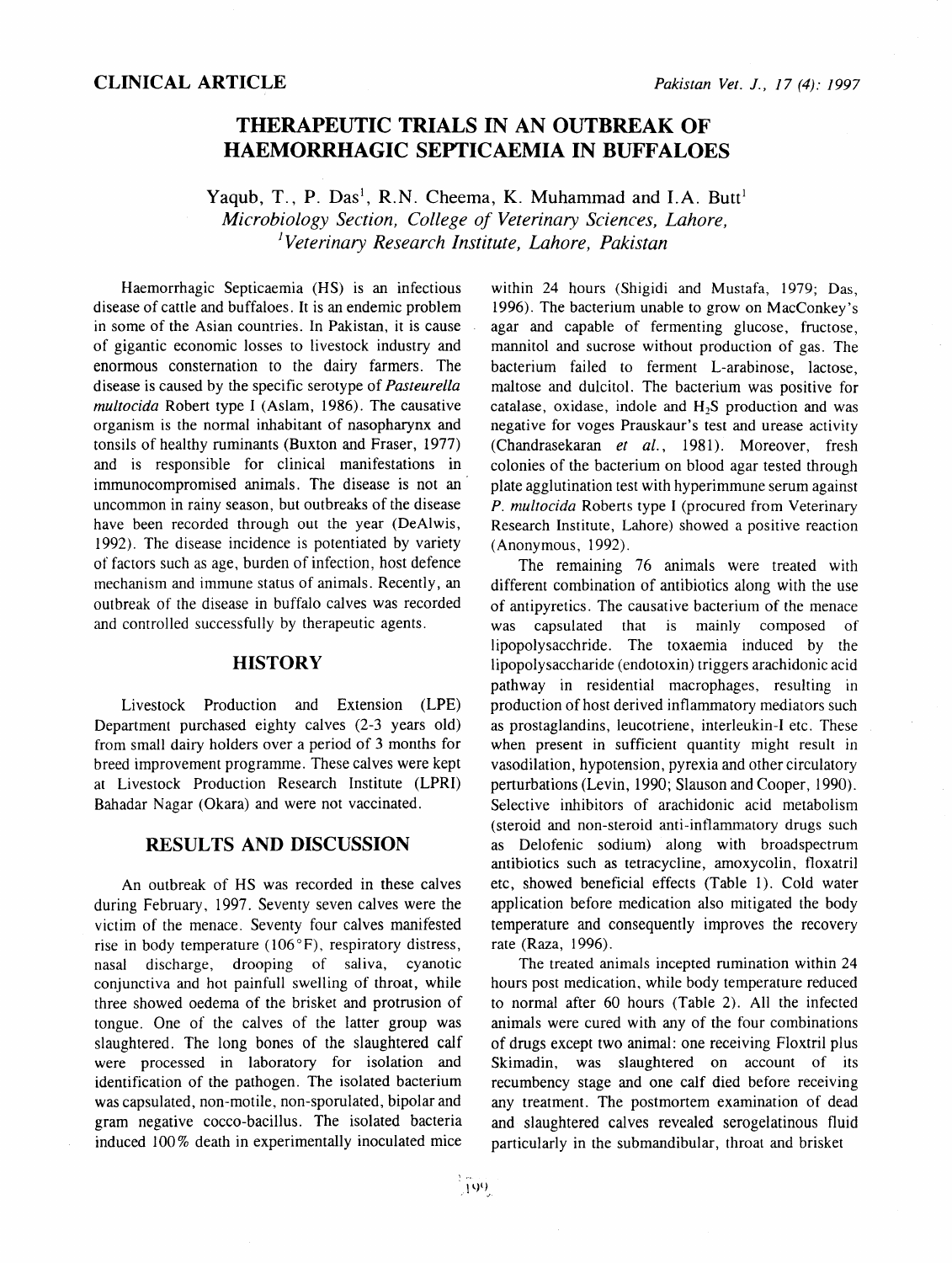$\star$ 

| Group of<br>Calves | Therapy                                                                                                                                   | Calves<br>treated | Recovery<br>$( \% )$ |
|--------------------|-------------------------------------------------------------------------------------------------------------------------------------------|-------------------|----------------------|
| I                  | Amoxycolin (Vet Med) 1 ml/10 Kg B.Wt., IM<br>Tribrissen 48% (Welcome) 1.5 ml/30 Kg B.Wt. IM<br>Novasul (Waseem Impex) 1 ml/20 Kg B.Wt. IM | 14                | 100                  |
| Н                  | Amoxycolin (Vet Med) 1 ml/10 KG B.Wt., IM<br>Demicon 33.33% (Vetcon) 30 ml/ 50 Kg B.Wt. IV<br>Slone. M (Selmore) 1 ml/120 kg.             | 20                | 100                  |
| Ш                  | Tetroxy LA (CJM) 1 ml/ 10 Kg B.Wt. IM<br>Demicon 33.33% (Vetcon) 30 ml/ 50 Kg B.Wt. IV<br>Dexafar (Prix) $1 \text{ ml}/20\text{Kg}$       | 22                | 100                  |
| IV                 | Floxatril (Prix) 1 ml/20 Kg B.Wt. IM<br>Skimadin (Thenis) 30 ml/50 Kg B.Wt. IV                                                            | 20                | 95                   |

#### Table 1: Response of the infected animals to therapy

Table 2: Body temperature of animals after therapy

| Time (hours)   | Temperature of treated calves (°F) Group of calves |       |       |       |  |
|----------------|----------------------------------------------------|-------|-------|-------|--|
| post-treatment |                                                    | П     | III   | IV    |  |
| 00             | 104.0                                              | 104.2 | 105.8 | 104.9 |  |
| 12             | 103.8                                              | 103.8 | 104.6 | 103.8 |  |
| 24             | 103.2                                              | 103.0 | 104.5 | 103.5 |  |
| 36             | 102.9                                              | 102.0 | 104.1 | 103.7 |  |
| 48             | 103.0                                              | 102.5 | 103.0 | 102.8 |  |
| 60             | 102.4                                              | 102.1 | 102.5 | 102.0 |  |
| 72             | 101.8                                              | 101.8 | 102.2 | 101.9 |  |
| 84             | 101.6                                              | 101.2 | 101.6 | 101.4 |  |

Attaining of normal body temperature and respiration with medication was basic criteria for declaring effective treatment. These group of calves were medicated as shown in Table 1.

region, sever enteritis, haemorrhages on muscles, petechial and ecchymotic haemorrhages and pericarditis were invariably seen on the heart (DeAlwis, 1992).

In summary, *Pasteurella multocida* was isolated from long bones of the dead animals suffering from haemorrhagic septicaemia. The steroid/non-steroid preparations and broad spectrum antibiotics induced 100% recovery of the infected animals.

## **REFERENCES**

Anonymous, 1992. OlE, Manual of standards of diagnostic tests and vaccines for lists A and B disease of mammals, birds and bees, pp: 314.

- Aslam, M., 1986. Serotyping of *Pasteurella multocida*  isolated from cattle and buffaloes. M.Sc. thesis, Department of Microbiology, University of Agriculture, Faisalabad.
- Buxton, A. and G. Fraser, 1977. Animals Microbiology, Vol. I. Black well Scientific Publications Oxford, London, pp: 123.
- Chandrasekaran, S., P.C. Yeap and B.H. Chuink, 1981. Biochemical and serological studies . of *Pasteurella multocida* isolated from cattle and buffaloes in Malaysia. Br. Vet. J., 137: 361-367.
- Das, P., 1996. Characterization and antibiotic sensitivity of *Pasteurella multocida* isolates from the field cases of haemorrhagic septicaemia in buffaloes of Punjab. M.Sc., (Hons). Thesis, Yet. Microbiology, College of Veterinary Sciences. Lahore, University of Agriculture, Faisalabad.